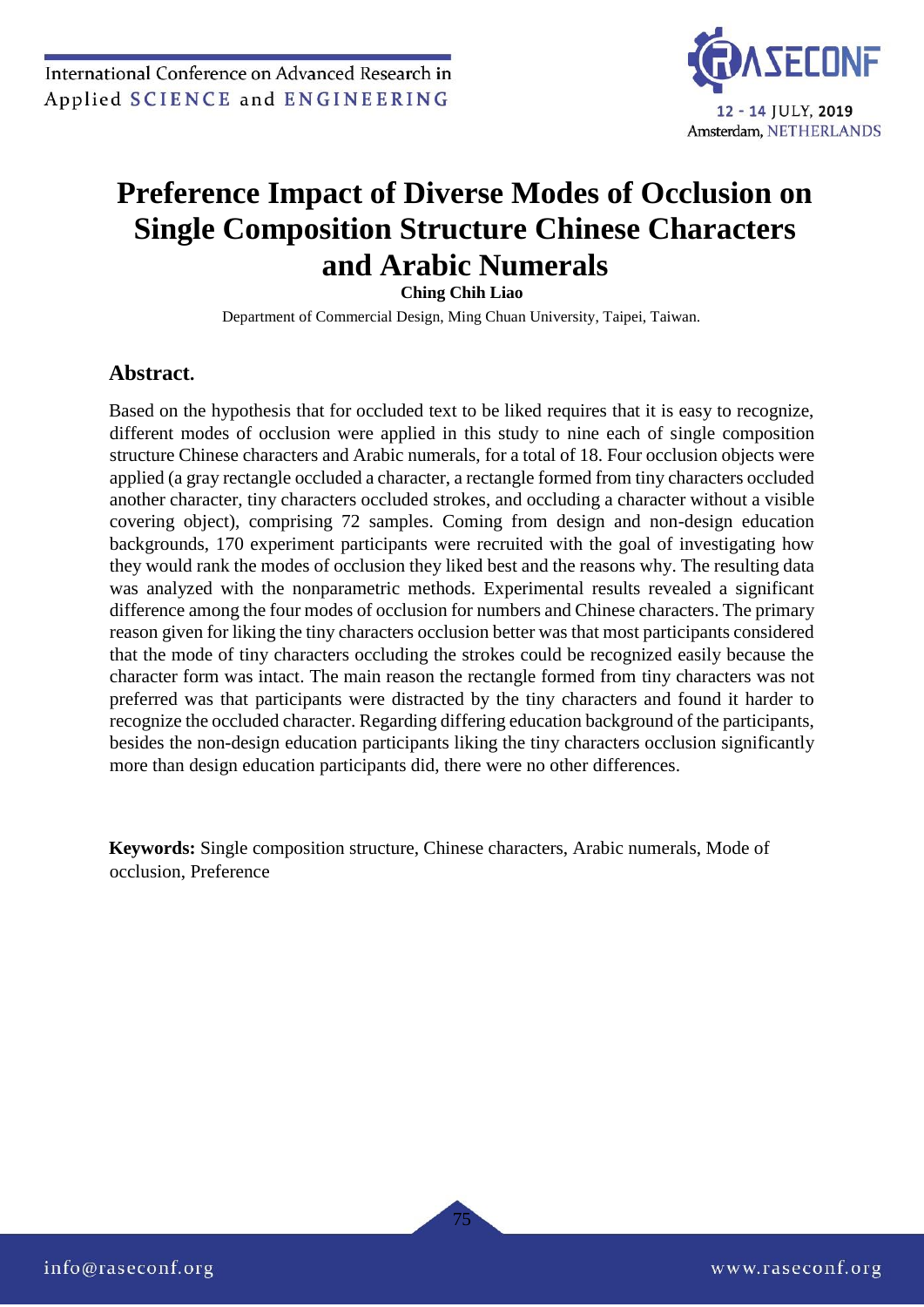

## **1. Introduction**

When designing a poster, card, package surface, or book cover, designers often process text (or characters) to attract attention, to facilitate memory, or to provoke emotion. One commonly used method is to occlude parts of texts (or characters) and to deliberately create texts or characters that appear incomplete. Luijkx, Thillou, and Gosselin (2006) defined incomplete text (or characters) as unknown and invisible text (or characters). In other words, the notion of "incomplete text (or characters)" refers to "cut characters" or "occluded text (or characters)."

For design, methods for occluding text or characters can be classified into two categories (no visible covering object and visible covering object) and eight modes. The three modes for the first category (no visible covering object) are as follows: (1) along the edge of an editing area, one side or two sides of the character moves out the editing border (bleed) to remove some strokes; (2) some strokes of the character are occluded but no covering object is seen; (3) part of the text is turned to the other side and cannot be seen from the front. The five modes for the second category (visible covering object) are as follows: (1) Strokes are occluded by an object; for example, some strokes of a character are occluded by lines or color patches; (2) a character is cut from the middle and separated by an object; (3) a block of tiny characters to occlude another character; (4) a tiny and thin character is used to occlude strokes; (5) for a term composed of two characters, the two characters share some strokes and thus some strokes are missing.

Although designers often apply the aforementioned methods to Chinese or English media design, the designed texts or characters are incomplete. How users feel, whether the texts or characters can be easily recognized, or what factors affect users' preferences for these types of texts or characters have not been explored empirically. Preferences are embodiments of a person's views and judgments on objects. Numerous factors can affect preferences. Understanding why people dislike certain designs helps designers improve their designs.

#### **1.1 Research on Text or Character Occlusion and Gestalt Theory**

Before exploring textual occlusion or character occlusion, understanding related theories is necessary. Among visual grouping principles proposed by gestaltists, continuation and closure are considered to be related perceptual responses (Solso, 1996). Continuation means that when people perceive an object, they tend to move their eyes according to the continuation of the object. Even if a line is interrupted by another object, people's eyes tend to move according to the direction of the line (Lidwell, Holden, Butle, 2003). If the gap between two elements is small, the extended element will be considered relevant. Conversely, if the gap between two elements is large, the two elements will not appear to be connected and will be considered to be irrelevant. However, if the object has a convexity (Fig.1), that convexity plays an assisting role in completing visual perception (Liu, Jacobs, & Basri, 1999). Closure means that people's eyes automatically fill the gap in an object to perceive a complete object (Solso, 1994; Lidwell et al., 2003). This results from visual continuation. Therefore, continuation and closure complement each other.

*Figure 1. Data source: Liu, et al., (1999)*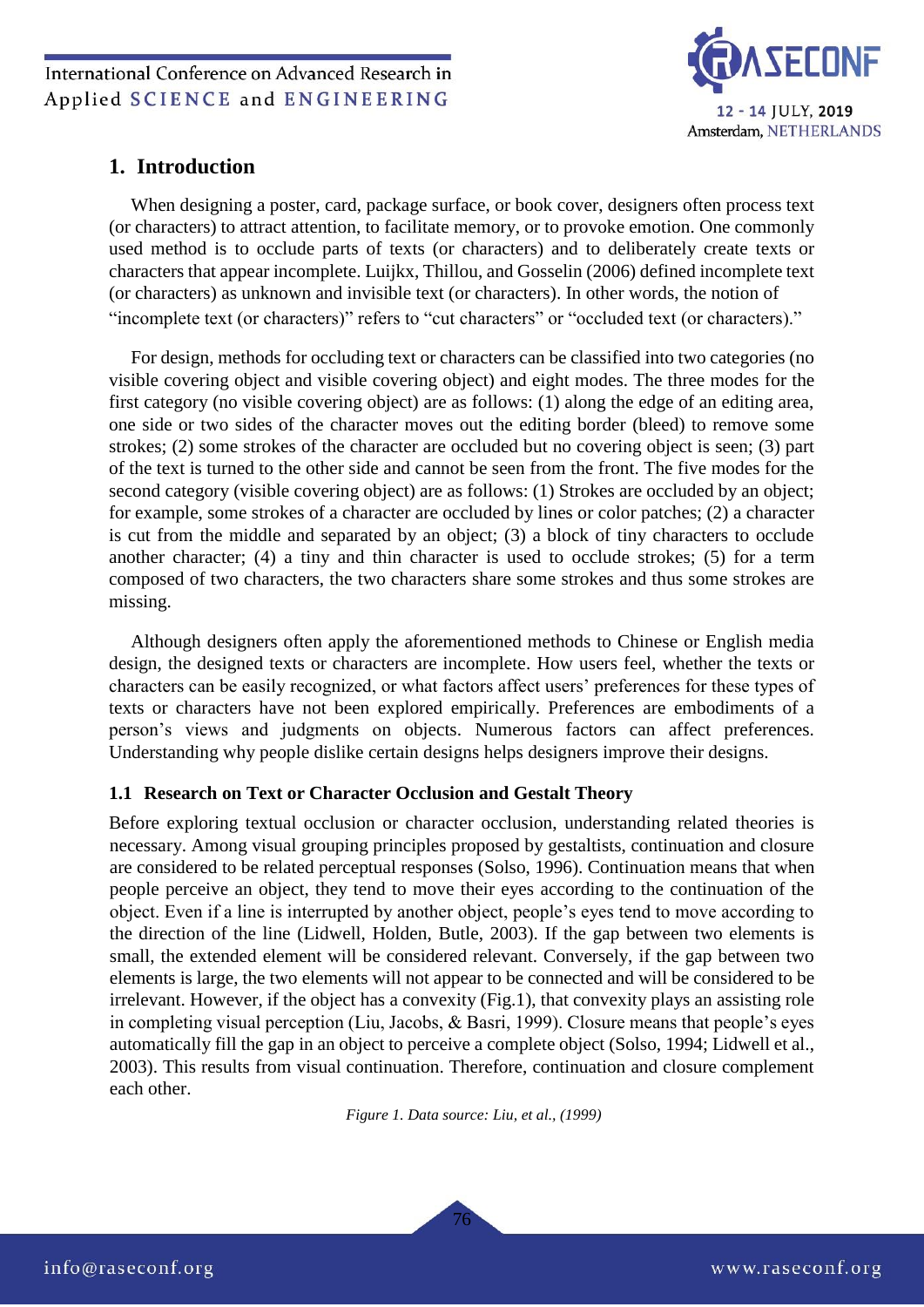



Among several researchers who explored occlusion of English words, Fukushima (2001) indicated that it is easier to recognize an English letter occluded with a visible covering object than it is to recognize an English letter occluded without a visible covering object. The reason is that with a visible covering object, the cognitive system can determine what characteristics are relevant or irrelevant to the occluded letter and therefore can remove irrelevant characteristics and recognize the occluded letter. Fukushima used " U"(Fig. 2) as an example and conducted an experiment. The results showed that in (a), "U" can be correctly recognized and in (b) and (c), the letters are easily perceived as "J." The reasons are as follows: the covering object in (b) is an invisible white square; in (c), although a square covering object is seen, a gap exists in the middle and therefore a mistake occurs. Fukushima's views (2001) accord with the views of Liu et al. (1999). Nevertheless, English words differ from Chinese words in their structure. Even for a simple Chinese character with few strokes, the directions of strokes can be diverse. This warrants further exploration.

*Figure 2. Object recognition with and without a covering object; data source: Fukushima (2001)*



#### **1.2 Structure of Traditional Chinese Characters and Numerals**

A traditional Chinese character is composed of a main radical and other components; a Chinese character must be written with specific strokes. For Chinese characters, a total of 26 types of strokes can be identified. Most characters are mainly composed of horizontal strokes and vertical strokes. Horizontal strokes are the main components of Chinese characters (Peng, 1982). A character composition can be one of nine forms: (1) a character that cannot be taken apart such as character  $\dot{\pi}$ ; (2) a character that is composed of right and left parts such as  $\dot{\pi}$ ; (3) a character that is composed of upper and lower parts at the right side of the character and an undivided left part; for example, 騎; (4) a character that is composed of upper and lower parts at the left side of the character and an undivided right part; for example, 剖; (5) a character that is composed of upper and lower parts suc as  $\hat{\mathcal{L}}$ ; (6) a character that is composed of right and left parts for the upper part of the character and an undivided lower part; for example, 碧 ;(7) a character that is composed of right and left parts for the lower part of the character and an undivided upper part; for example, 露;(8) a character that is composed of upper, middle, and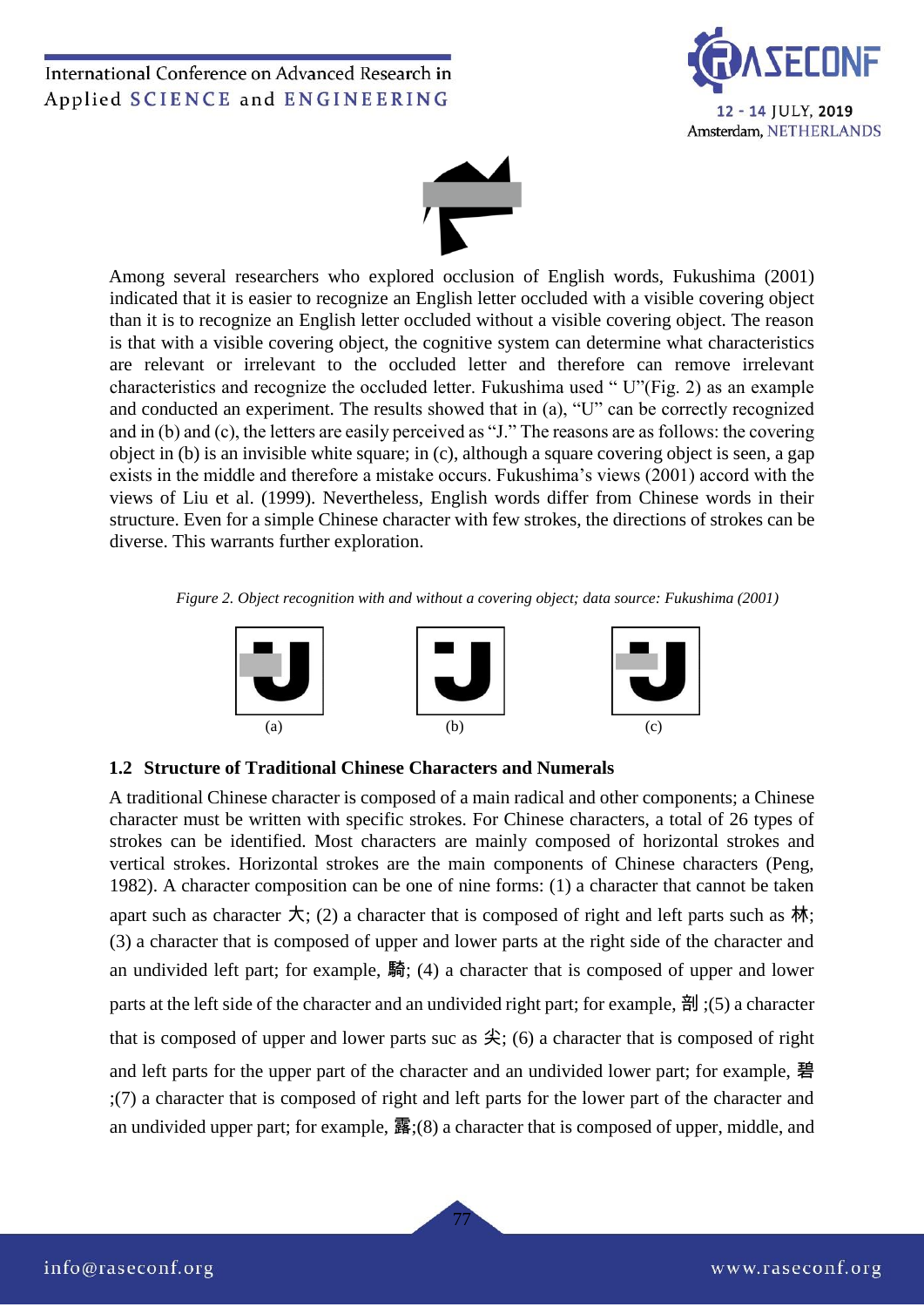

lower parts; such as 棻;(9) a character that is composed of left, middle, and right parts such as

遨. (Chen, 1974; Wu & Chiu, 1995; Liao, 2018).

English font designs, including English words and numerals, can be catogoried into six types (Zhu, 2009): old style, sans serif, slab serif, script, modern style, and decorative style. Sans serif has no serif; sans serif is simple, clean, and modern; Helvetica is an example of sans serif. Slab serif is a vintage style that features serifs and right-angle turns; it is suitable for headings; Memphis is an example. Numerals and English words are composed of vertical, horizontal, and/or sloping lines and/or curves. Aside from 4, 5, and 7, other numerals can be written in one stroke. Chinese characters differ from numerals because Chinese characters have multiple strokes with variety of directions.

#### **1.3 Preferences**

In psychology, preferences refer to a person's attitude toward people or events (Lichtenstein  $\&$ Slovic, 2006) or a person's likes and dislikes for an object (Scherer, 2005). Preferences are not stable and can be substantially changed during decision making (Brehm, 1956; Sharot, DeMartino, & Dolan, 2009). Affective factors play a crucial role in forming and maintaining preferences (Zajonc, & Markus, 1982). In addition, geographical location, cultural background, religious beliefs, education, and nurture can affect a person's preferences.

#### **1.4 Cognitive Comparison Between Different Educational Backgrounds**

Studies have shown that people with a design background and those without sometimes presented different cognitive understandings. Eisner (1994) mentioned that people who have received fine arts education are open-minded; they have been encouraged to be creative and have been trained to use the right hemisphere of the brain (responsible for visual space) to think (Chiang & Sun, 2014). Therefore, people trained in design are good at image thinking. Lo and Lin (2007) investigated perception of brand recognition-based design patterns. They considered well-trained designers as experts and those who had no design background as novices; they assumed that designers differ from non-designers regarding their perception of brand recognition-based design patterns. Hsu and Wang (2009; 2010) found that considering preferences for graphic simplification, compared with designers, those who had not received design training preferred figural graphics. Liao (2018) discovered that non-designers recognized occluded characters faster than designers did.

The purpose of this study was to explore the preferences of people with different educational backgrounds for character occlusion modes. To prevent designers from being trapped into subjective thinking and to apply the results of this study on preference in future research and design, this study proposed two hypotheses as follows: (1) the basic requirement for preferring characters occluded with or without a visible covering object is that the characters must be recognized; (2) people with a design background and those without prefer different occlusion modes.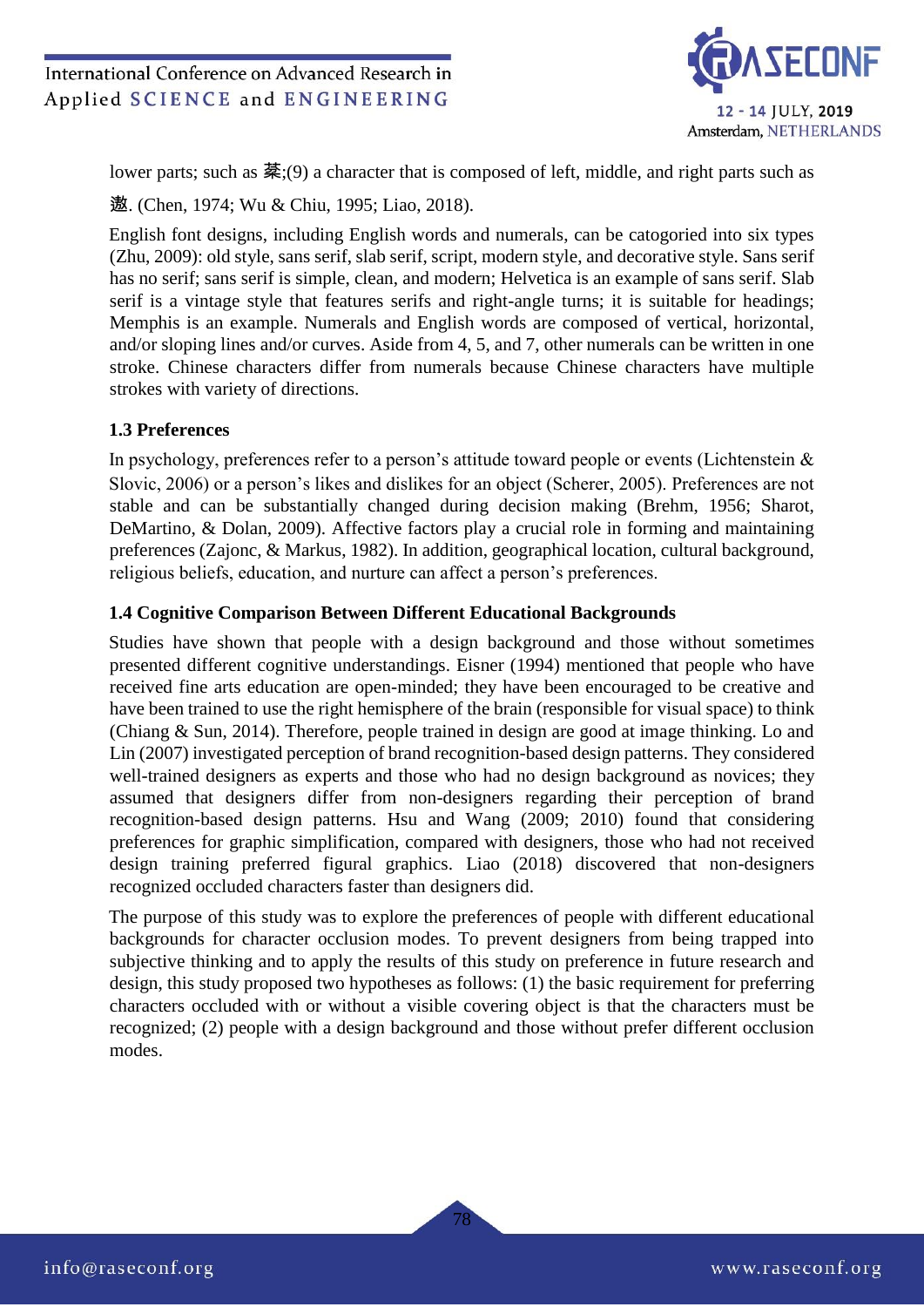

## **2. Methods**

## **2.1 Experimental Design**

This study adopted a three-factor mixed design. Two independent variables were character type (Chinese characters and Arabic numerals) and occlusion mode (a gray rectangle occluded a character, a rectangle formed from tiny characters occluded another character, tiny characters to occluded strokes, and occluding a character without a visible covering object (white rectangle)). The dependent variable was the participant's preferences. The nonparametric methods were used for data analysis. Two groups of participants were recruited (people with a design background and those without). Participants were required to rank their preferences for the four occlusion modes and to answer open-ended questions. Each participant was required to view nine Chinese characters and numerals (18 characters in total). Each Chinese character or numeral was occluded by using four occlusion modes. A total of 72 samples were collected.

## **2.2 Participants**

Overall, 170 students from two universities in Taiwan participated (84 students had a design background and 86 students had no design background). The average age of the participants was  $23.09 \pm 8.37$  years. Females and males are half and half.

#### **2.3 Stimuli**

According to Wu (1987), from more than 4,000 commonly used Chinese characters, nine characters with single structure were selected as stimuli. The word frequency of these selected

characters ranged between 1000 and 9649, including the following Chinese characters: "出," "

不," "大," "了," "天," "回," "心," "之," and "上." According to previous studies, Ming is a typeface that can be easily recognized (Shieh, Chen, & Cuang, 1997; Cai, Chi, & You, 2001; Dobres, Chahine, Reimer, & Mehler, 2014). Applying the character occlusion mode in design practice is to attract attention. Typically, the typeface is often enlarged and printed in bold. Therefore, Ming in bold was selected for this study (Tab. 1).

*Table 1. Characters with single structure and those occluded with various occlusion modes*

Chinese characters Arabic numerals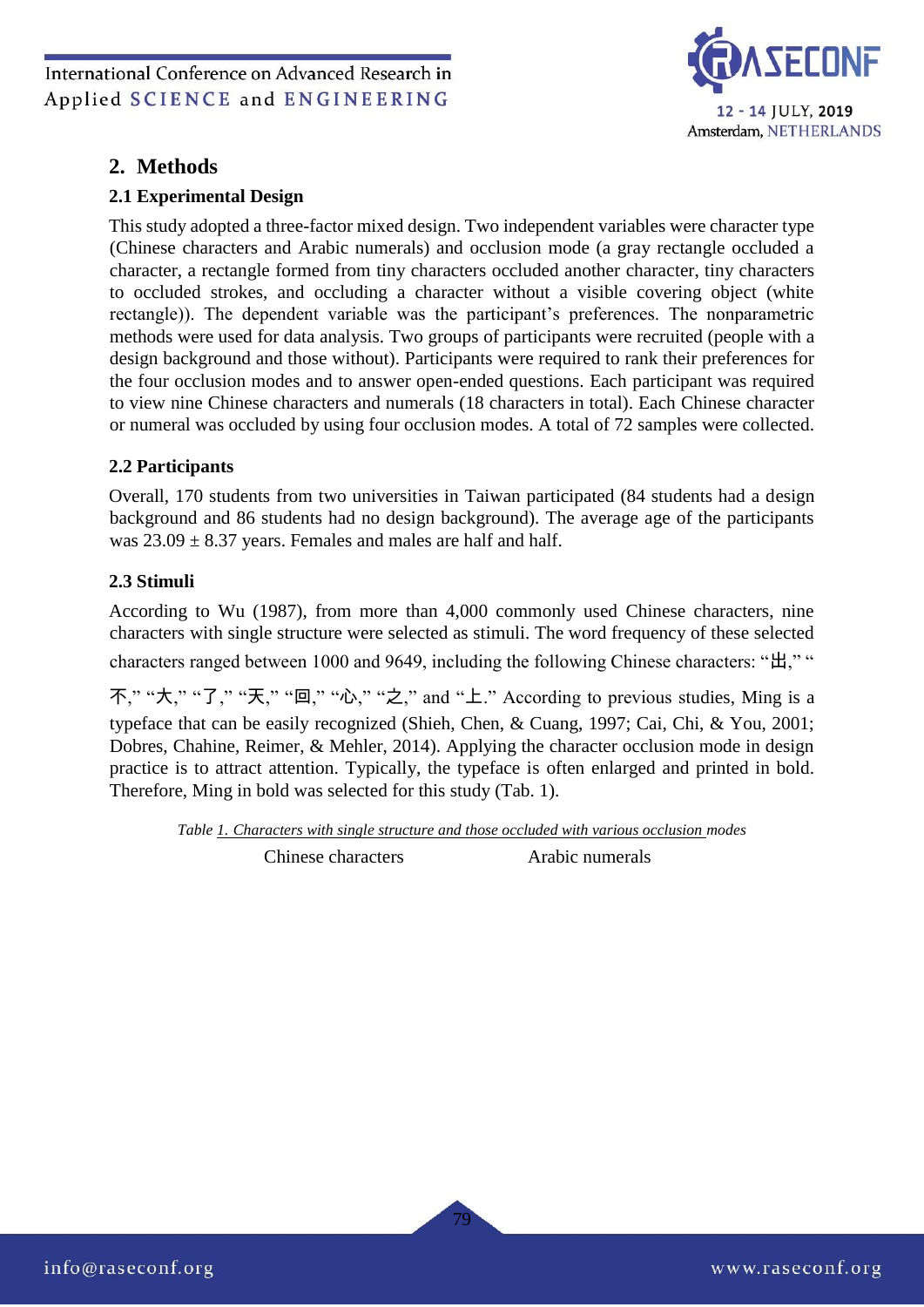



*Note: The occlusion modes were: (1) a gray rectangle occluded a character; (2) a rectangle formed from tiny characters occluded another character; (3) tiny characters occluded strokes; (4) occluding a character without a visible covering object* 

Regarding occluding the Arabic numeral "1," because its appearance is long and narrow, its width is shorter than its height, and its stroke is extremely simple, its occlusion has no effect. Therefore, this study adopted "0" and "2" to "9" instead of "1". Arial Unicode (MS 300 pt) was adopted for sample design; like Helvetica, Arial Unicode (MS 300 pt) is a simple, clean, and modern sans serif font. Each Chinese character and numeral was occluded with four occlusion modes: (1) a gray rectangle occluded the character; (2) a rectangle formed from tiny characters occluded another character; (3) tiny characters occluded strokes; (4) occluding the character without a visible covering object (Tab. 1). A self-developed program was used to display the occluded characters. Versions of the same character occluded by using the four modes were displayed simultaneously. Overall, 18 displays were presented to each participant. Each character was ranked by selecting a number in a drop-down menu. In addition, a space was provided to each participant to write down reasons that he or she preferred or dislike an occlusion mode to the highest degree.

#### **2.4 Apparatus**

An IBM computer (17-inch screen with width  $\times$  height = 34  $\times$  27.2 cm and a resolution of 1024  $\times$  768 pixels) was employed for this study. Each participant was seated in front of the computer; the distance between the participant's eyes and the screen was 45 cm and the visual angle was 15°. The experimental content was displayed by using a self-developed program.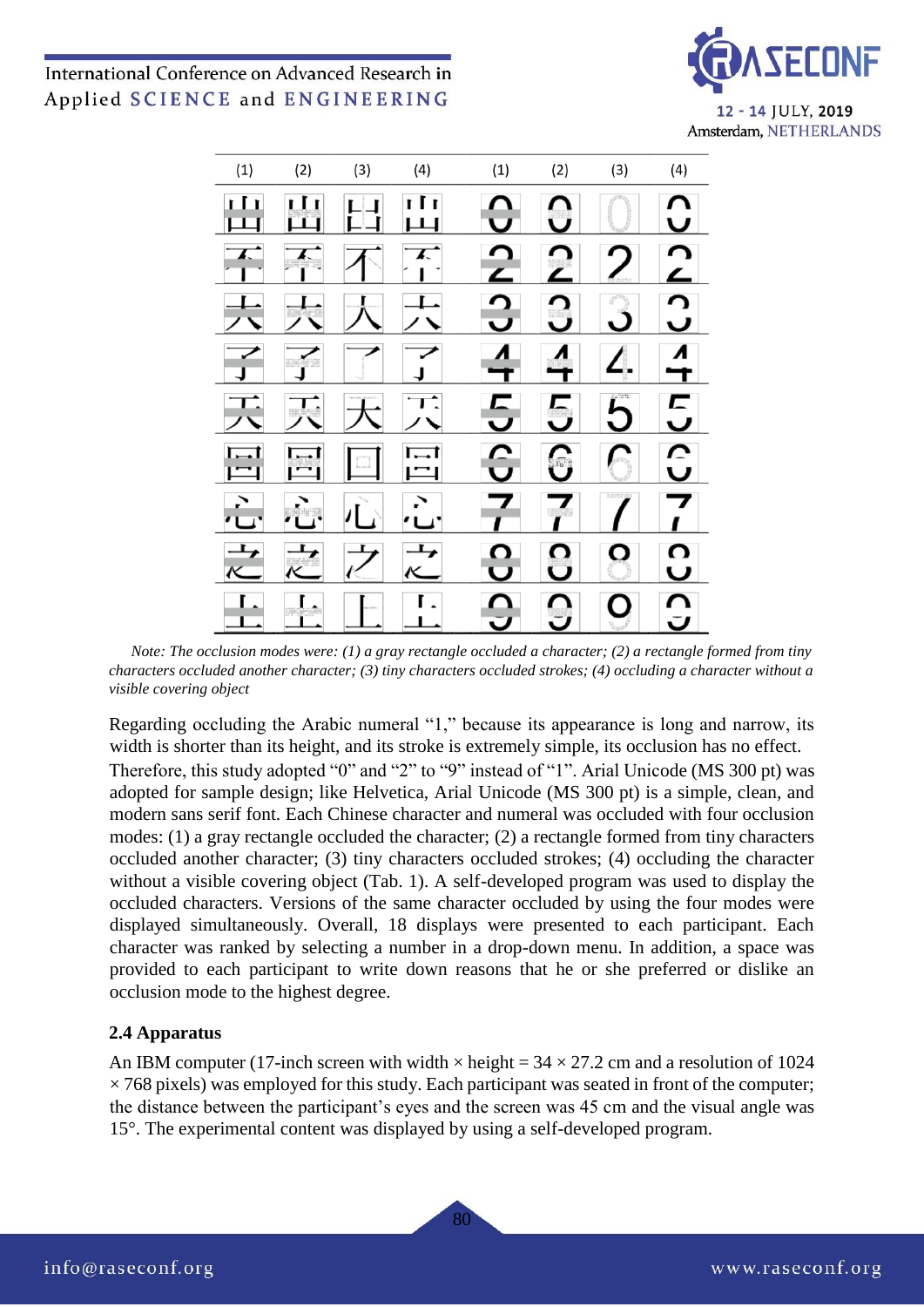

#### **2.5 Procedures**

Overall, 170 participants were required to rank their preferences for occluded characters and to answer open-ended questions. To prevent the learning effect that can influence the experiment results, for each pair of two participants, the two character types were presented in reversed order for the second participant. In other words, Participant A first ranked Chinese characters and then numerals; Participant B ranked in reverse order. Participants were asked to rank the characters by preference from 1 to 4 (1=top preference, 2=second prefernce, 3=third preference, 4=fourth preference). Characters to rank (Chinese characters or numerals) were presented randomly. Each participant participated in the experiment independently. Each experiment participation session lasted 20 to 25 minutes. After completing the experiment, each participant received a gift.

## **3. Results**

#### **3.1 Preference ranking**

A chi-square test was performed. The results showed that regarding preferences for the occlusion modes applied to Chinese characters,  $\Box^2(3) = 138.49$ ,  $p < .001$ ; regarding preference for the occlusion modes applied to numerals,  $\Box^2(3) = 63.4$ ,  $p < .001$ . Therefore, for both Chinese characters and numerals, among the four occlusion modes, preferences for at least one mode were significant. A nonparametric Wilcoxon test was conducted for related samples. The results were significant (*p*<.001), indicating that for both Chinese characters and numerals, preferences for the four occlusion modes significantly differed. According to the mean of rank values of preference, for using tiny characters to occlude strokes was lower than those for using a white rectangle, gray rectangle, or a rectangle formed from tiny characters to occlude. It showed that using tiny characters to occlude strokes was top preferenced for both Chinese characters and numerals.

In order to understand that the preference for the four occluded modes to Chinese characters and numerals. A Friedman test involving k correlations was conducted. The results showed that there were a significant difference between each Chinese characters and each numerals.

Considering the mean rank of Chinese characters other than "天," using tiny characters to occlude strokes was superior to the modes without a visible covering object, using a gray rectangle or a rectangle composed of characters to occlude (Fig. 3(1)). For various numerals, preferences for the four occlusion modes differed that showed numerals 2, 7, 9 were not preferenced for using tiny characters to occlude strokes due to the difficulty of recognition. For the numerals, 3, 6, 8, and 9, preferences for using a gray rectangle were higher than those for the mode without a visible covering object. For 0, 2, 4, and 7, preferences for the mode were in reversed (Fig. 3(2)).

A Kruskal–Wallis test was performed to compare the preferences of two groups of participants (those with a design background and those without) for occluded Chinese characters and numerals. For Chinese characters, the preferences of the two groups did not significantly differ. For numerals, a significant difference was observed between the two groups regarding their preferences for using tiny characters to occlude strokes ( $\Box^2(1) = 5.97$ ,  $p < .05$ ), indicating that participants without a design background preferred using tiny characters to occlude strokes,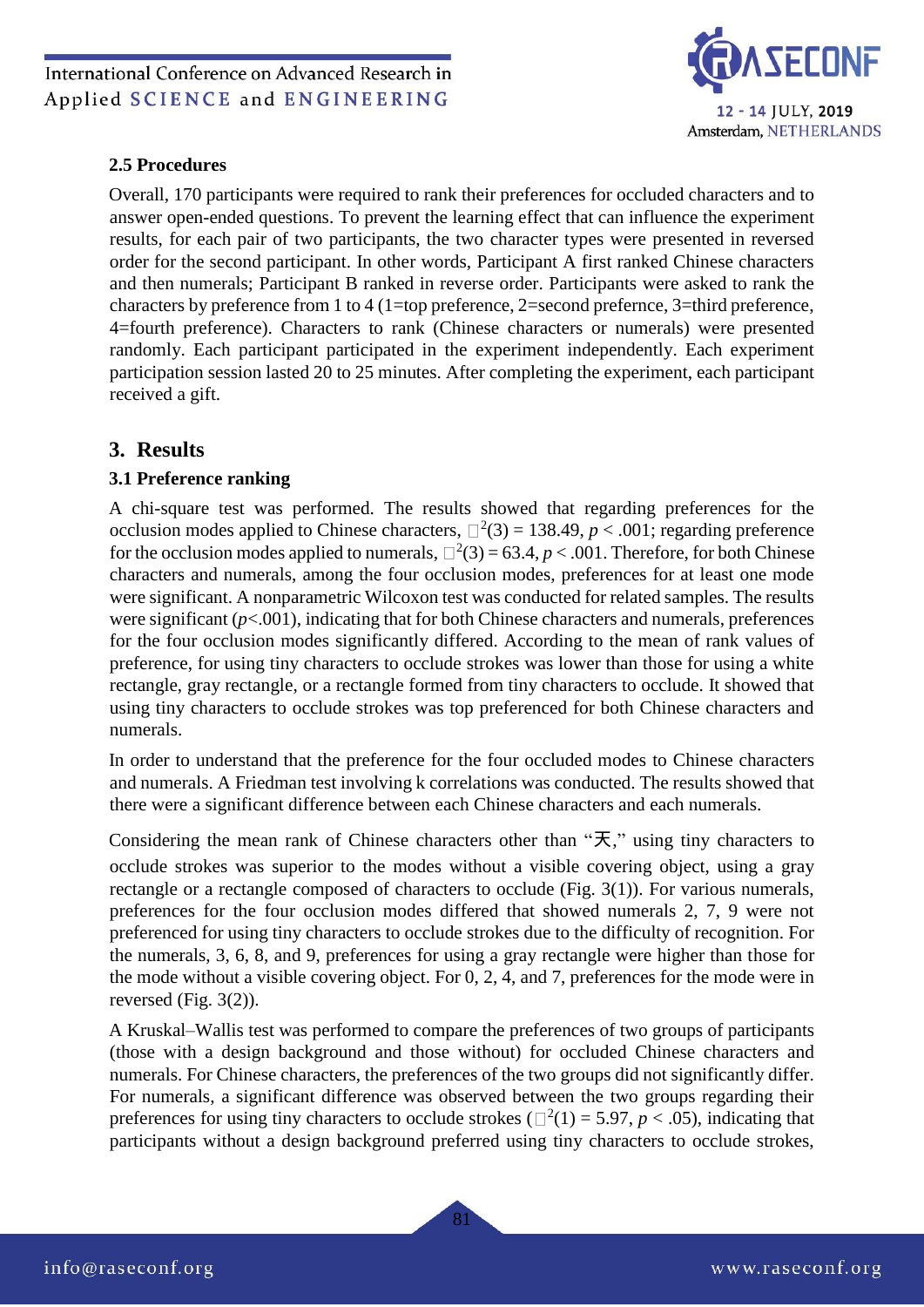

relative to those with a design background. Preferences for other three occlusion modes did not significantly differ between the two groups.





*Note: For each bar chart, A, B, C, D in order represents using a gray rectangle to occlude, using a rectangle formed from tiny characters to occlude the character, using tiny characters to occlude strokes, and the mode without a visible covering object, respectively.* 

#### **3.2 Reasons for preferences**

The main reasons for preferences for the four modes are described as follows: (1) a gray rectangle occluded: this mode did not affect character recognition and rendered occluded characters mysterious; (2) a rectangle formed from tiny characters occluded a character: this mode attracted attention; rendered text, description, and occlusion effect interesting; integrated images and text; produced an advertising effect; and embellished characters; (3) tiny characters occluded strokes: this mode provided an intact character form and almost complete character and rendered occluded characters recognizable; (4) the mode without a visible covering object: the occluded character was recognizable because the characteristics of strokes were preserved; and this mode rendered occluded characters special, aesthetic, simple, clean, disappearing, split, and incomplete, thereby producing a sense of beauty.

The main reasons for the least preferences the four modes were as follows. (1) a gray rectangle occluded: this type of colorless patch was misleading because it resembled an unclear image; (2) a rectangle formed from tiny characters occluded the character: this mode produced interferences and made occluded characters difficult to recognize; (3) tiny characters occluded strokes: some characters appeared unstable and weird; (4) the mode without a visible covering object: this mode severely affected character recognition, and recognition mistakes easily occurred.

## **4. Discussion and Conclusion**

The experimental results showed that for both Chinese characters with single structure and numerals except 2, 7, 9, among the four occlusion modes, two groups of participants both preferred using tiny characters to occlude strokes. According to the participants' feedback, the reasons were as follows: the structure was intact. Therefore, both groups emphasized that whether a processed character could be recognized easily was crucial. For numerals, the participants without a design background particularly preferred using tiny characters to occlude strokes because the form were intact. Participants who had received training in design preferred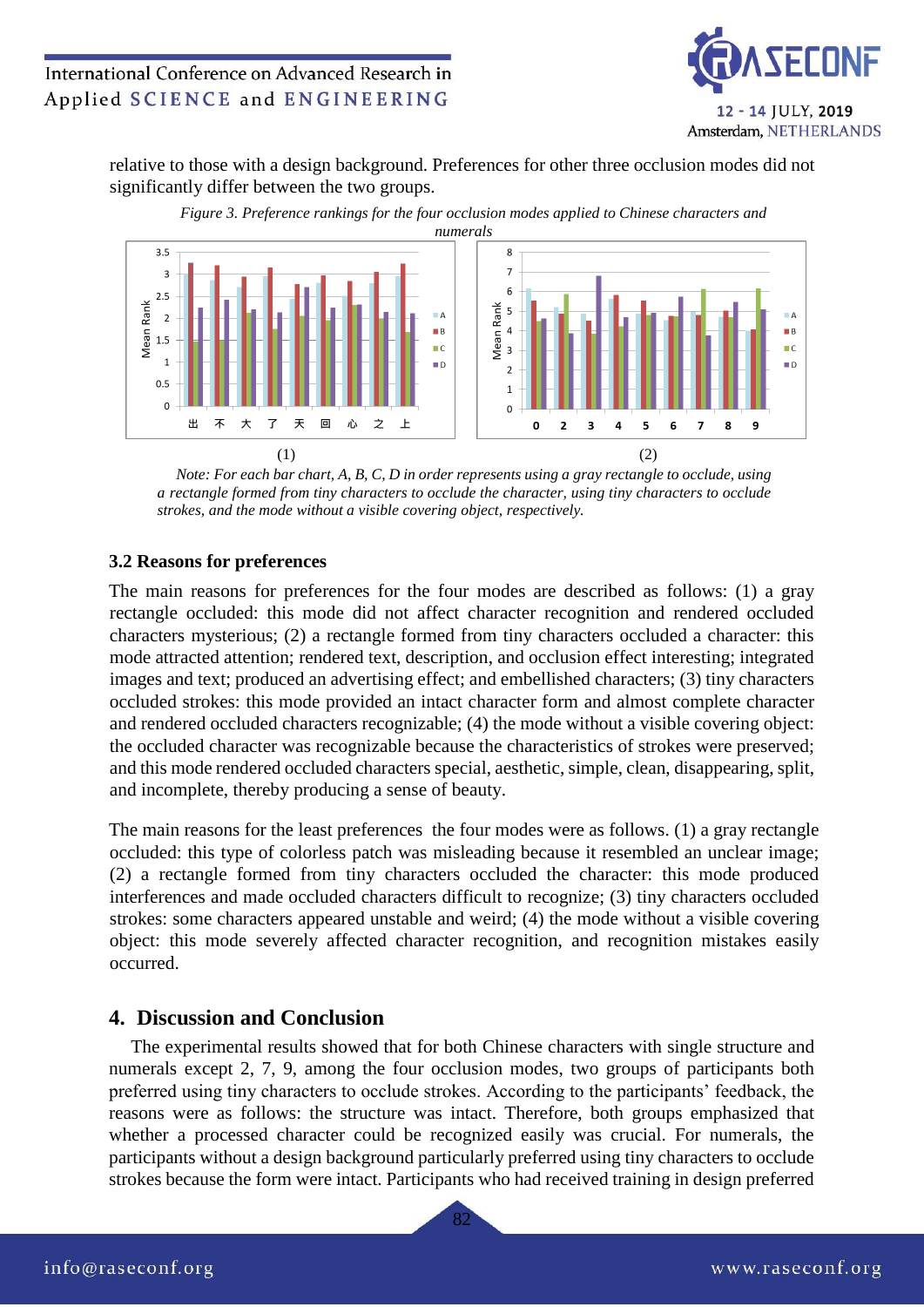

the mode without a visible covering object because occluded characters appeared special and an aesthetic sense.

According to the results, various modes applied to occlude numerals and Chinese characters substantially affected participants' preferences. This involved the structure of a character. The strokes of a Chinese character are complex. Even for a single structure that cannot be disassembled, the strokes have diverse directions. For example, the extremely simple character "了" involves a horizontal stroke, a lateral hook, and a vertical hook. Therefore, various occlusion modes yielded various levels of difficulty in character recognition. Overall, whether a character could be recognized was the most crucial factor that influences preferences, followed by educational background. In addition, whether an occlusion mode provided an aesthetic sense somehow affected preferences.

Fukushima (2001) indicated that it is easier to recognize a character occluded by a visible covering object than a character occluded by a white patch (i.e., no visible covering object). This study discovered that using the mode without a visible covering object to occlude Chinese characters was preferred by participants over those occluded by a gray rectangle. At least half of the numerals using the mode without a visible covering object to occlude were preferred by participants over those using a gray rectangle to occlude. Fukushima's research used the letter U as a sample, which is very simple. Chinese characters and some numerals are more complicated than that, which leads us to infer that using the non-visible covering object may still provide more identification clues. However, this research and Fukushima's reseaerch investigated on different dependent-value, one was on preference and the other was on recognition. Therefore, this study cannot contend that the results differed from those of Fukushima (2001). The results of this study can serve as a foundation for subsequent research on occlusion modes and character recognition.

#### **Acknowledgment**

This study was supported by Ministry of Science and Technology in Taiwan, under the grand numbers of MOST 106-2410-H-130-042, MOST 107-2410-H-130-042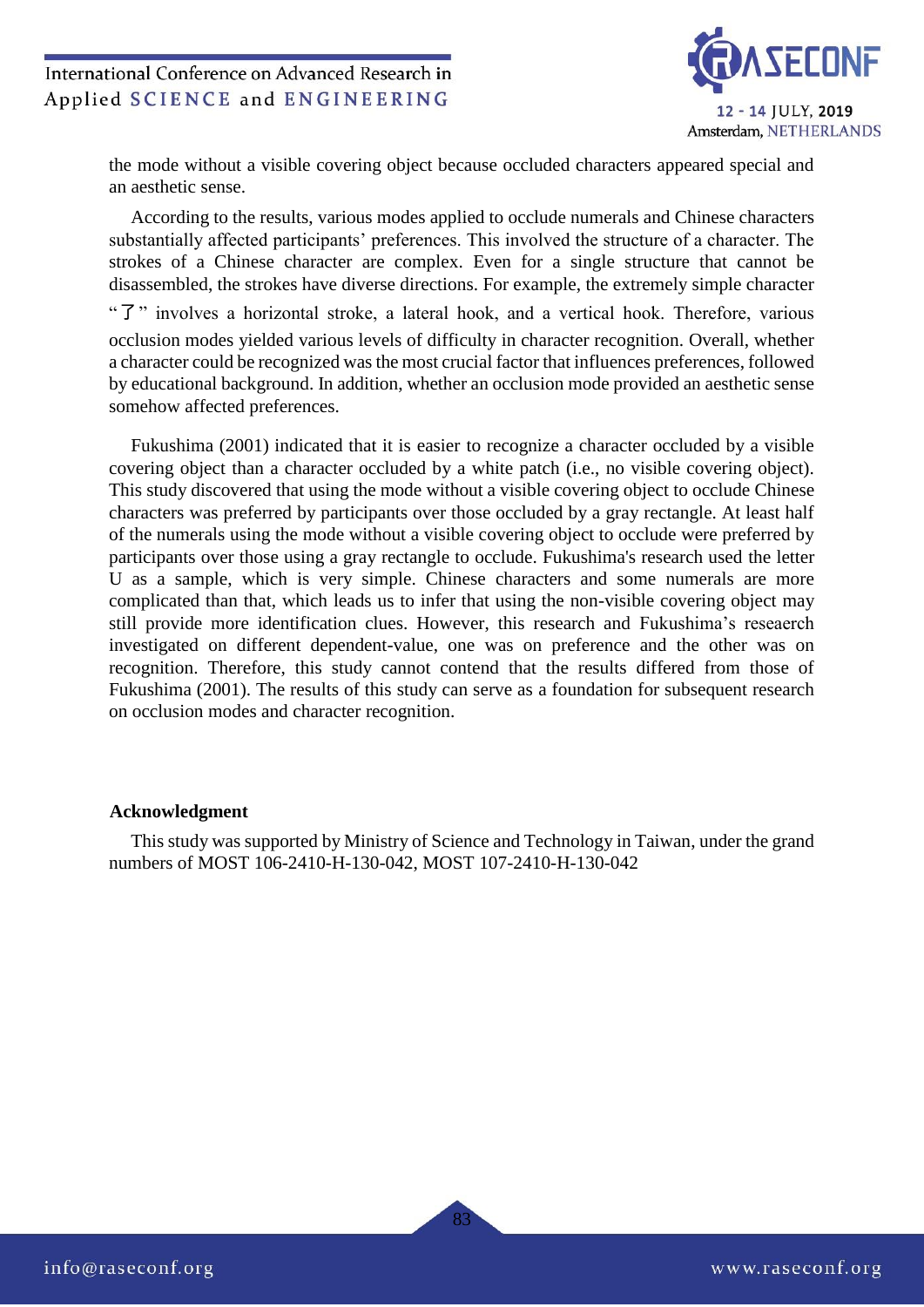

#### **References**

- [1] Brehm, J.W. (1956). Post-decision changes in desirability of choice alternatives. *Journal of Abnormal and Social Psychology*, 52, 384-389.
- [2] Cai, D., Chi, C. F., & You, M. (2001). The legibility threshold of Chinese characters in three type styles. *International Journal of Industrial Ergonomics*, 27, 9-17.
- [3] Chen, X. R. (1974). *Graphic design of English and Chinese characters*. Taipei, Taiwan: Dong-Woo Printing. (In Chinese)
- [4] Chiang, S. B., & Sun, C. W. (2014). Impacts of learning background and different contextual sentences on shot interpretation in word-to-image transcoding process. *Journal of Design*, 19(3), 41-62.
- [5] Dobres, J., Chahine, N., Reimer, B., & Mehler, B. (2014). An exploratory psychophysical investigation of the relative glance legibility of Chinese typefaces. [*MIT AgeLab*]
- [6] Eisner, Elliot W. (1994). *Cognition and curriculum reconsidered* (2nd ed), New York: Teachers College Press.
- [7] Fukushima, K. (2001). Recognition of partly occluded patterns: a neural network model. Biol. *Cybern*, 84, 251-259.
- [8] Hsu, C. C., & Wang, R. W. Y. (2009). The relationship between learning background and the preference to simplified graphics. *Research in Arts Education*, 17, 109-130.
- [9] Hsu, C. C., & Wang, R. W. Y. (2010). The relationship between shape features and degrees of graphic simplification. *Journal of Design*, 15 (3), 87 - 105.
- [10] Liao, C.-C. (2018). Double-Sided Occluded Chinese Character Recognition Accuracy and Response Time for Design and Nondesign Educational Background. *SAGE Open*, 8(4), 2158244018810065.
- [11] Lichtenstein, S., & Slovic, P. (2006). *The construction of preference*. New York: Cambridge University Press.
- [12] Lidwell, W., Holden, K., Butle, J., (2003). *Universal principles of design*. Rockport Publishers, Inc.
- [13] Liu, Z., Jacobs, D. W., & Basri, R. (1999). The role of convexity in perceptual completion: beyond good continuation, *Vision Research*, 39, 4244–4257.
- [14] Lo, K., & Lin, P. C. (2007). An Investigation on the Cognitive Model of High-Brand-Value Identity Design. *Journal of Design*, 12(4), 1-20.
- [15] Luijkx, A., Thillou, C., & Gosselin, B. (2006). A prolongation-based approach for recognizing cut characters. In Computer Vision and Graphics (pp. 1125-1130): Springer.
- [16] Peng, R. X. (1982). A preliminary report on statistical analysis of the structure of Chinese characters. *Acta Psychologic Sinica*, 385-390.
- [17] Scherer, K. R. (2005). What are emotions? And how can they be measured? *Social Science Information*, 44, 695-729.
- [18] Sharot, T., De Martino, B., & Dolan, R. J. (2009). How choice reveals and shapes expected hedonic outcome. *Journal of Neuroscience*, 29, 3760-3765.